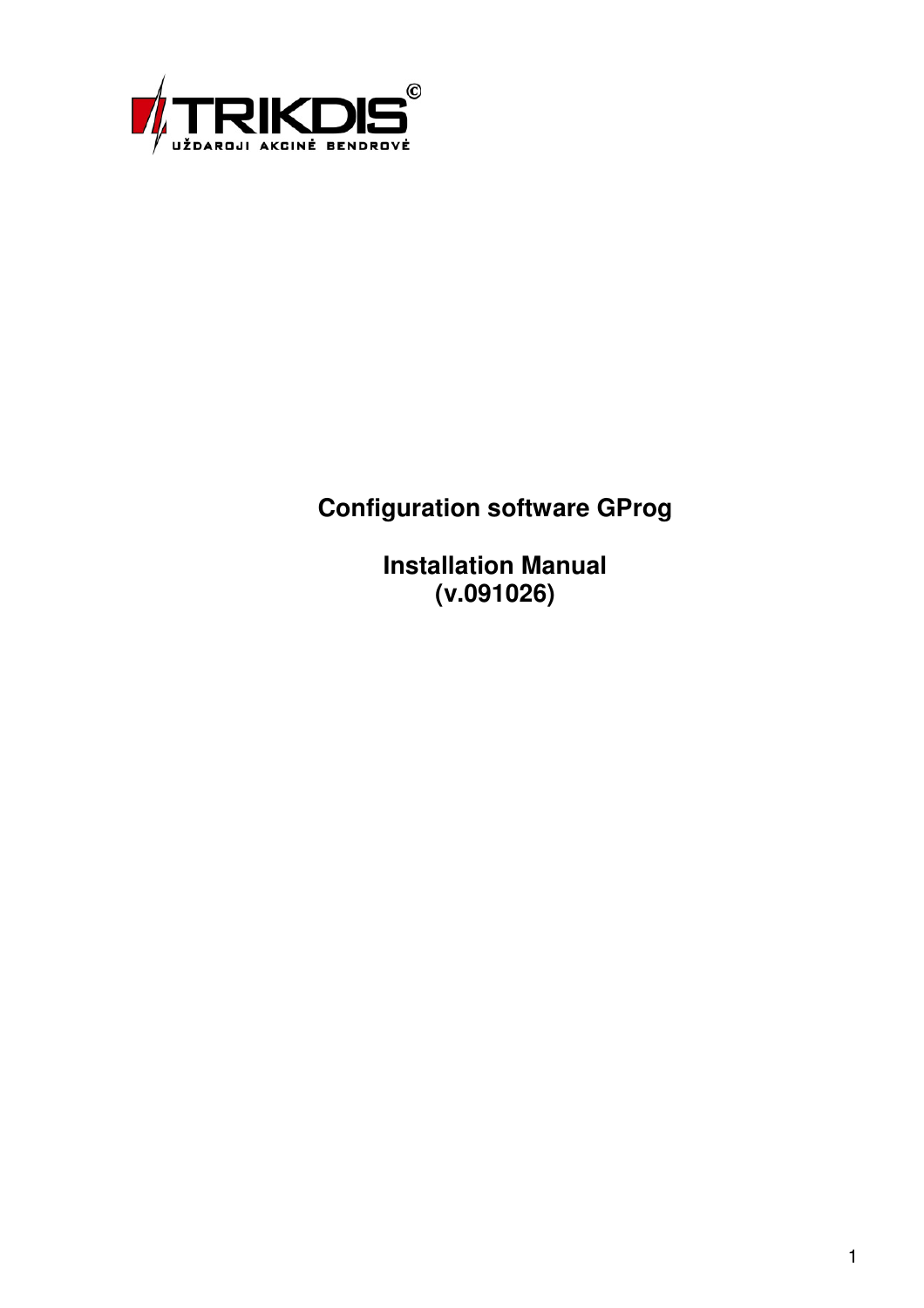The program enables to set up, read, modify, update and restore operational parameters of the following devices connected to PC through programmer SPROG-1 or USB cable:

- receiving module RT2,
- receiving module RE2,
- receiving module RG1,
- receiving module RG2,
- receiving module RG3,
- receiving module RS2,
- GSM communicator G2,
- GSM modem G3 server,
- GSM modem G3 client,
- Internet communication module E2,
- GSM security module CG1 v2,
- GSM security module CG2,
- gate controller GV1.

Loaded or newly created parameter setup files with extension ".tcfg" can be saved and used to configure other devices. It's possible to print established parameters. GProg enables to update firmware of the devices.

## 1. Download

The software GProg should be installed into PC, operating in OS MS Windows 2000/XP/Vista by clicking the file setup.exe. The software download file and USB driver can be found at www.trikdis.lt.

Follow the GProg-InstallShield Wizard to install the software. Installed program is available at C:\Program Files\Trikdis\GProg\.

|    | GPROG - InstallShield Wizard<br>$\vert x \vert$                            |                                                                                                |    | GPROG - InstallShield Wizard                         | $\vert x \vert$                                                                                |
|----|----------------------------------------------------------------------------|------------------------------------------------------------------------------------------------|----|------------------------------------------------------|------------------------------------------------------------------------------------------------|
|    | $\blacktriangle$                                                           | Welcome to the InstallShield Wizard for<br><b>GPROG</b>                                        |    | <b>Destination Folder</b>                            | Click Next to install to this folder, or click Change to install to a different folder.        |
|    |                                                                            | The InstallShield(R) Wizard will install GPROG on your<br>computer. To continue, click Next.   |    | Install GPROG to:<br>C:\Program Files\Trikdis\GProg\ | Change                                                                                         |
|    |                                                                            | WARNING: This program is protected by copyright law and<br>international treaties.             |    |                                                      |                                                                                                |
|    |                                                                            | Next<br>$<$ Back<br>Cancel                                                                     | 2  | InstallShield                                        | $<$ Back<br>Next<br>Cancel                                                                     |
|    |                                                                            |                                                                                                |    |                                                      |                                                                                                |
|    | GPROG - InstallShield Wizard                                               | $\vert x \vert$                                                                                |    | GPROG - InstallShield Wizard                         | $\vert x \vert$                                                                                |
|    | Ready to Install the Program<br>The wizard is ready to begin installation. |                                                                                                |    |                                                      | InstallShield Wizard Completed                                                                 |
|    | exit the wizard.                                                           | If you want to review or change any of your installation settings, click Back. Click Cancel to |    |                                                      | The InstallShield Wizard has successfully installed GPROG. Click<br>Finish to exit the wizard. |
|    | Current Settings:<br>Setup Type:                                           |                                                                                                |    |                                                      |                                                                                                |
|    |                                                                            |                                                                                                |    |                                                      |                                                                                                |
|    | Destination Folder:<br>C:\Program Files\Trikdis\GProg\                     |                                                                                                |    |                                                      |                                                                                                |
|    | User Information:                                                          |                                                                                                |    |                                                      |                                                                                                |
|    | Name: User<br>Company:                                                     |                                                                                                |    |                                                      |                                                                                                |
|    |                                                                            |                                                                                                |    |                                                      |                                                                                                |
| 3. | InstallShield                                                              | Install<br>Cancel<br>$<$ Back                                                                  | 4. |                                                      | $<$ Back<br>Cancel<br><b>Einish</b>                                                            |

## **Note:**

If printer driver has not installed into the PC with installed GProg, it is necessary to install a printer. Without such driver will not be possible to print programming documents and the software GProg will not work properly!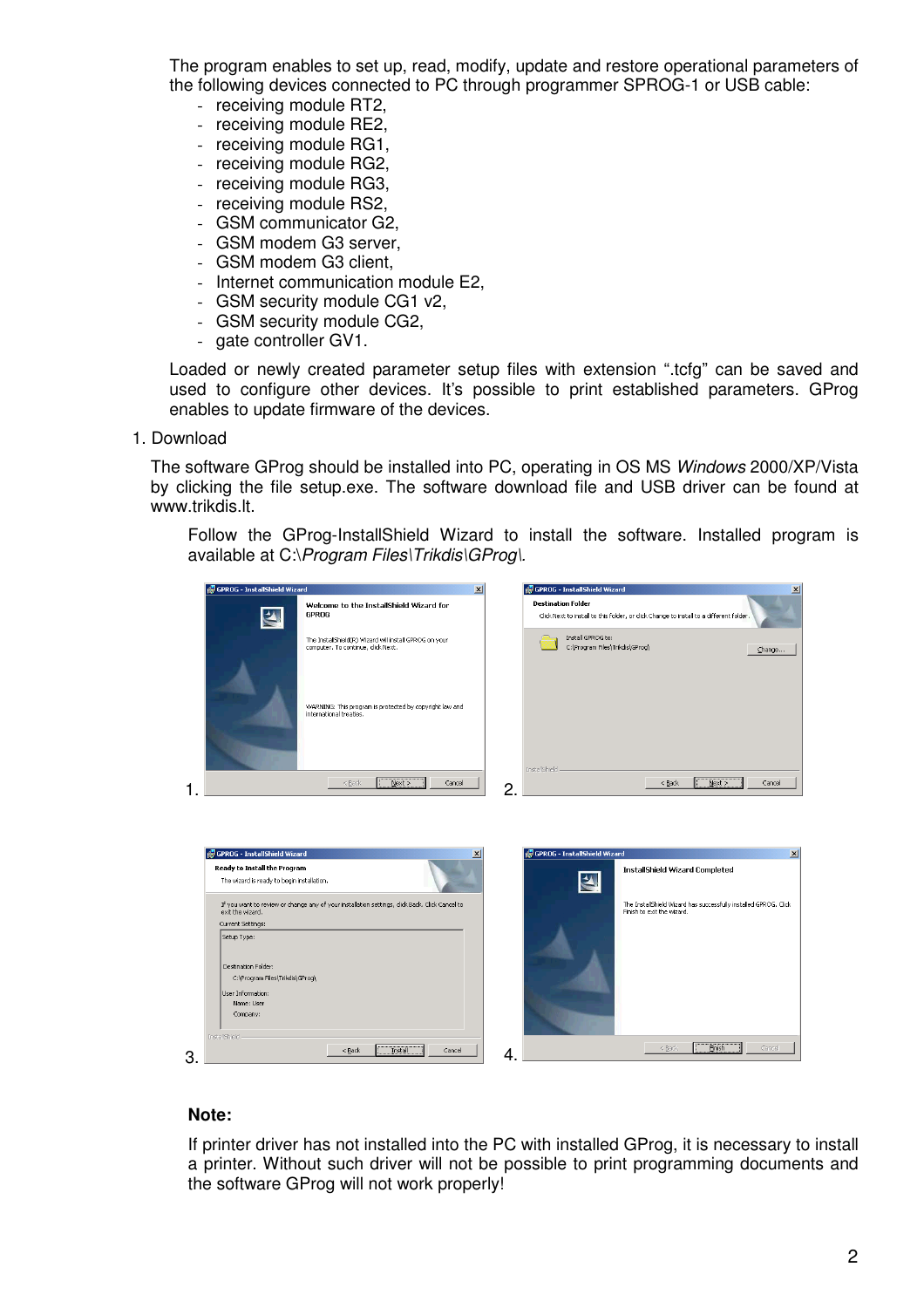- 2. Connection.
	- 2.1. Connect a device to power supply.
	- 2.2. Connect a device to a computer using USB cable (or programmer SPROG-1).
	- 2.3. Start the program GProg by clicking **in Fillips** icon. When Main window opens, choose command Setup/Serial port, then specify the serial port (e.g.: COM3).



2.4. Choose command Devices and specify a programmable device (e.g. CG2). When other devices are selected view of the Main Window changes.



2.5. Press the icon [Connect], when Main Window of programmable device opens. To read the operational parameters stored in the module press the icon [Receive config]. When data download has finished a window [Configuration is received] will appear.

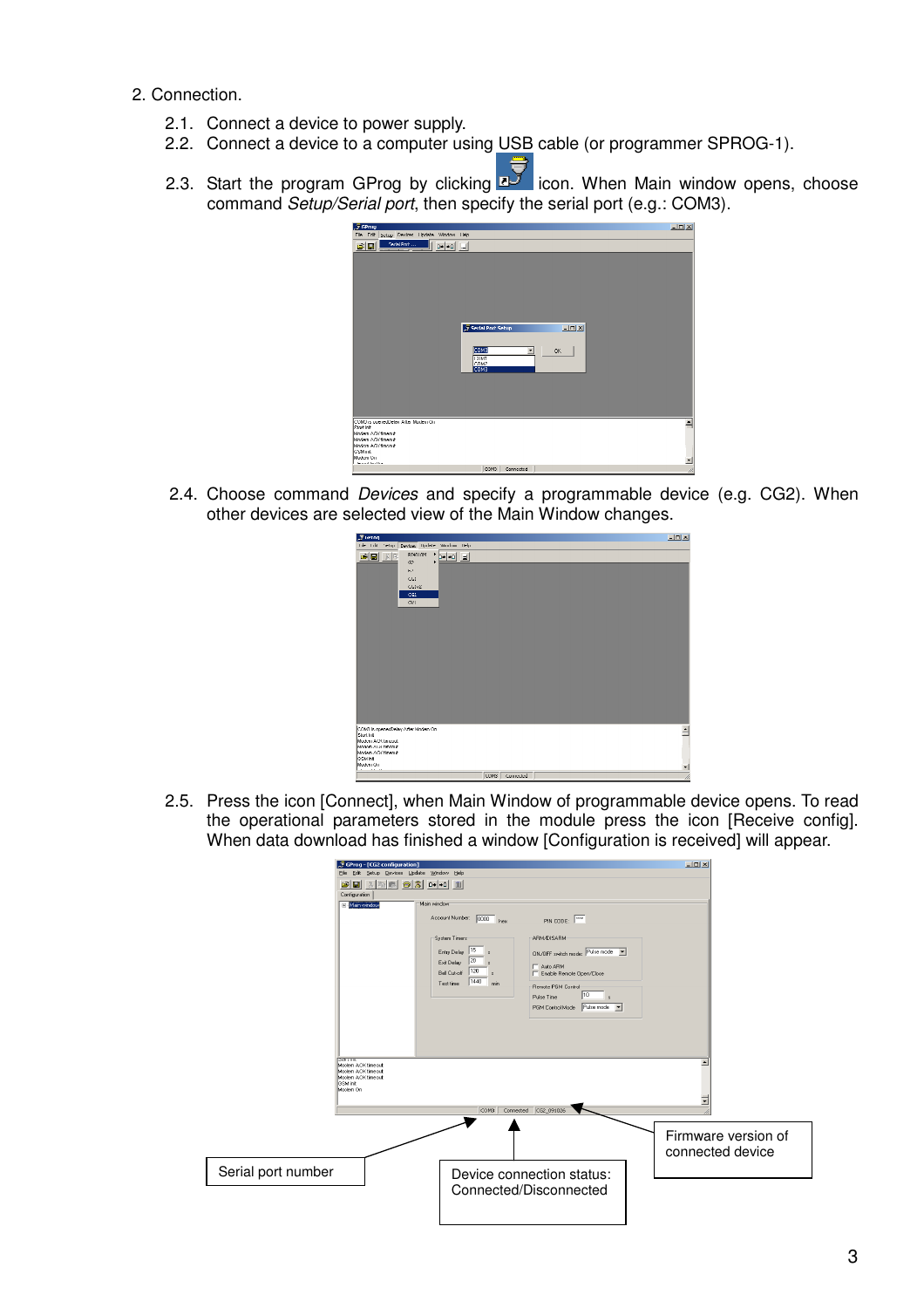- 2.6. Software icons.
	- **1** "Open" open saved file with extension ".tcfg"
	- **"Save" –** save established parameters file with extension ".tcfg"
	- **<sup>3</sup>** "Connect" connect serial port
	- **<sup>3</sup>** "Disconnect" disconnect serial port
	- **D**<sup>→</sup> "Receive config" read parameters of the device
	- **\*1** "Send config" write the new parameters into memory
	- **"Generate configuration report"** print established parameters report
- 3. Parameters' configuration order.
	- 3.1. Select appropriate menu commands, activate programmable fields, make appropriate changes inside them or specify necessary parameters.
	- 3.2. Upon completion of data entering, record them into programmable device. To record data go to File/Write device or press appropriate icon.
	- 3.3. To save set parameters go to File/Save us. File name and place to save may be selected freely. Saved data will be possible to apply for parameters' setting of other devices.
- 4. Changing of module's firmware.
	- 4.1. Software is updated and default parameters are restored by pressing a command Update. Select a program version of the device and press a button [Open] in an opened window.

| Open         |                   |                                 |                 |                           | $ ?  \times$ |
|--------------|-------------------|---------------------------------|-----------------|---------------------------|--------------|
| Look in:     | FirmwareUpdates   |                                 |                 | ←自び囲・                     |              |
|              | Name A            | Size I                          | Type            | Modified                  |              |
|              | an CG1.enc        | 117 KB                          | <b>ENC</b> File | 9/3/2008 10:27 AM         |              |
| History      | al CG1v2.enc      | 121 KB                          | <b>ENC File</b> | 12/18/2008 11:23 AM       |              |
|              | CG2.enc           | 157 KB                          | ENC File        | 10/26/2009 2:33 PM        |              |
|              | sa E2.enc         | 97 KB                           | ENC File        | 8/25/2009 10:39 AM        |              |
| Desktop      | Sal G2, enc       | Type: ENC File<br>Size: 96.4 KB | TNC File        | 5/21/2008 2:50 PM         |              |
|              | al GV1v2.enc      |                                 | ENC File        | 4/22/2009 3:04 PM         |              |
|              | <b>≥a</b> RE2.enc | ਹਾਰ                             | ENC File        | 9/4/2008 3:50 PM          |              |
| My Documents | RG1.enc           | 61 KB                           | ENC File        | 11/8/2007 9:54 AM         |              |
|              | RG2.enc           | 61 KB                           | ENC File        | 8/6/2008 11:52 AM         |              |
|              | RG3.enc           | 85 KB                           | ENC File        | 8/6/2008 12:03 PM         |              |
| My Computer  | RS2.enc           | 45 KB                           | ENC File        | 4/3/2008 11:55 AM         |              |
|              | <u> Əhra </u>     | 20.125                          | mate mile       | <b>13 SOLDOOR ALOC DM</b> |              |
|              | File name:        | CG <sub>2</sub>                 |                 |                           | Open         |
| My Network P | Files of type:    | Firmware files [*.enc]          |                 |                           | Cancel       |

4.2. To run updating process, RESET button must be pressed on the module's circuit board. When [Updating progress] bar is filled, RESET button must be pressed once again.

| GProg - [CG2 configuration]                                                                                 | $-10x$ |
|-------------------------------------------------------------------------------------------------------------|--------|
| Edit Setup Devices Update Window<br>Help<br>Elle                                                            |        |
| $\mathbb{Z}$ be a $\otimes$ $\otimes$ $\cdots$ -1 e $\otimes$<br>e di<br>Configuration [Firmware]           |        |
| Updating progress<br>Press Reset Button before and after Firmware Update<br>COM3 is openedModem ACK timeout |        |
| GSM init                                                                                                    |        |
| Modem On                                                                                                    |        |
| Delay After Modern On                                                                                       |        |
| Start int                                                                                                   |        |
| Modern ACK timeout                                                                                          |        |
| Modern ACK timeout<br>Modern ACM Himney                                                                     |        |
| COM3<br>Connected                                                                                           |        |
|                                                                                                             |        |